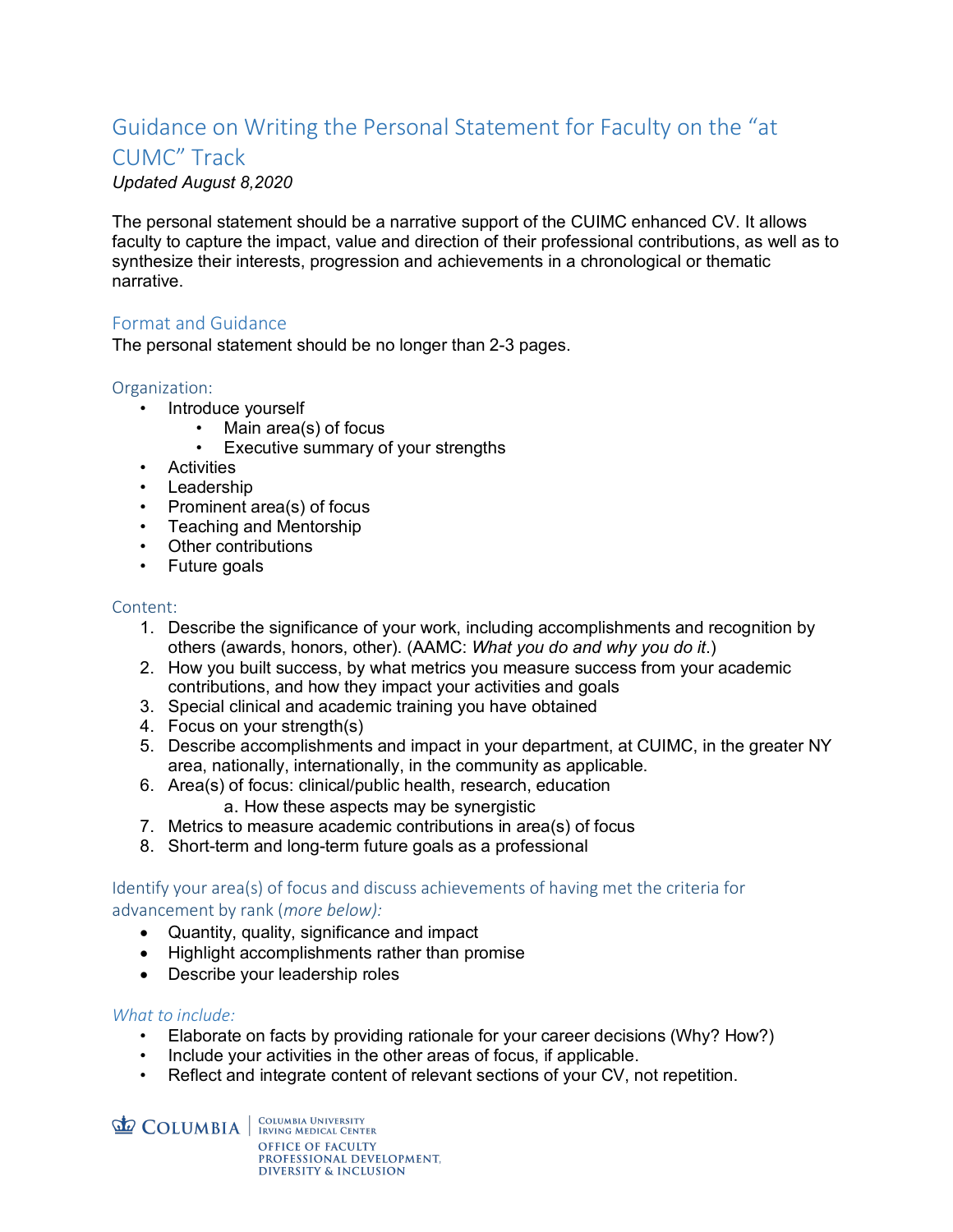# *Area(s) of focus, as appropriate to you:*

- **1. Education:**
	- Innovation in, approach to and/or output in classroom or less formal teaching, mentoring or pedagogy.
	- Evaluation and metrics of your success, capability, leadership, recognition

# **2. Clinical/Public Health Interventions**:

- Clinical expertise developed or public health intervention(s) launched
- Clinical programs expanded or established: focus, scope, capacity, metrics: magnitude, feedback, scholarly reports, etc.

# **3. Research:**

- Themes, major collaborators
- Impact on the field

# *Metrics:*

- Summarize past and present scholarly and educational activities within area(s) of focus.
- Consider quantity, quality, significance, impact (including direct impact and directions(s) boosted)
- Examples:
	- $\circ$  The importance of program(s) or research, capacity and metrics of impact, e.g. by numbers of or impact on patients, students/trainees, community, publications
	- $\circ$  Original work: textbook, periodical editor, multimedia publications, educational materials (e.g. syllabi)

# *Consider these aspects:*

- State your goals and accomplishments, aligned with your area(s) of focus.
- How do you define yourself? Start with the most important part of your job and end with a short summary.
- Tell your story using an active voice
- Cover the high points, avoiding too much detail on any one point (unless you want to highlight a major accomplishment, award or honor)
- Describe your unique work, collaborations and/or multi-disciplinary approaches
- Take credit for what you have accomplished, while appropriately acknowledging and giving credit to collaborative efforts
- Ensure that members of a school-wide promotion committee and external referees will appreciate the importance of your work

### *Clarifications:*

- Information that does not fit neatly into CV (e.g. activities underway)
- Can briefly clarify minor or major transitions, such as:
	- o Previous positions
	- o Rationale for career decisions and the subsequent change in focus
	- o Gaps in productivity or leave of absence

*Avoid non-academic issues or criticisms*: Omit hard-luck stories, personal or health issues, clinical load, inequities in teaching or staff support, length of time spent, etc.